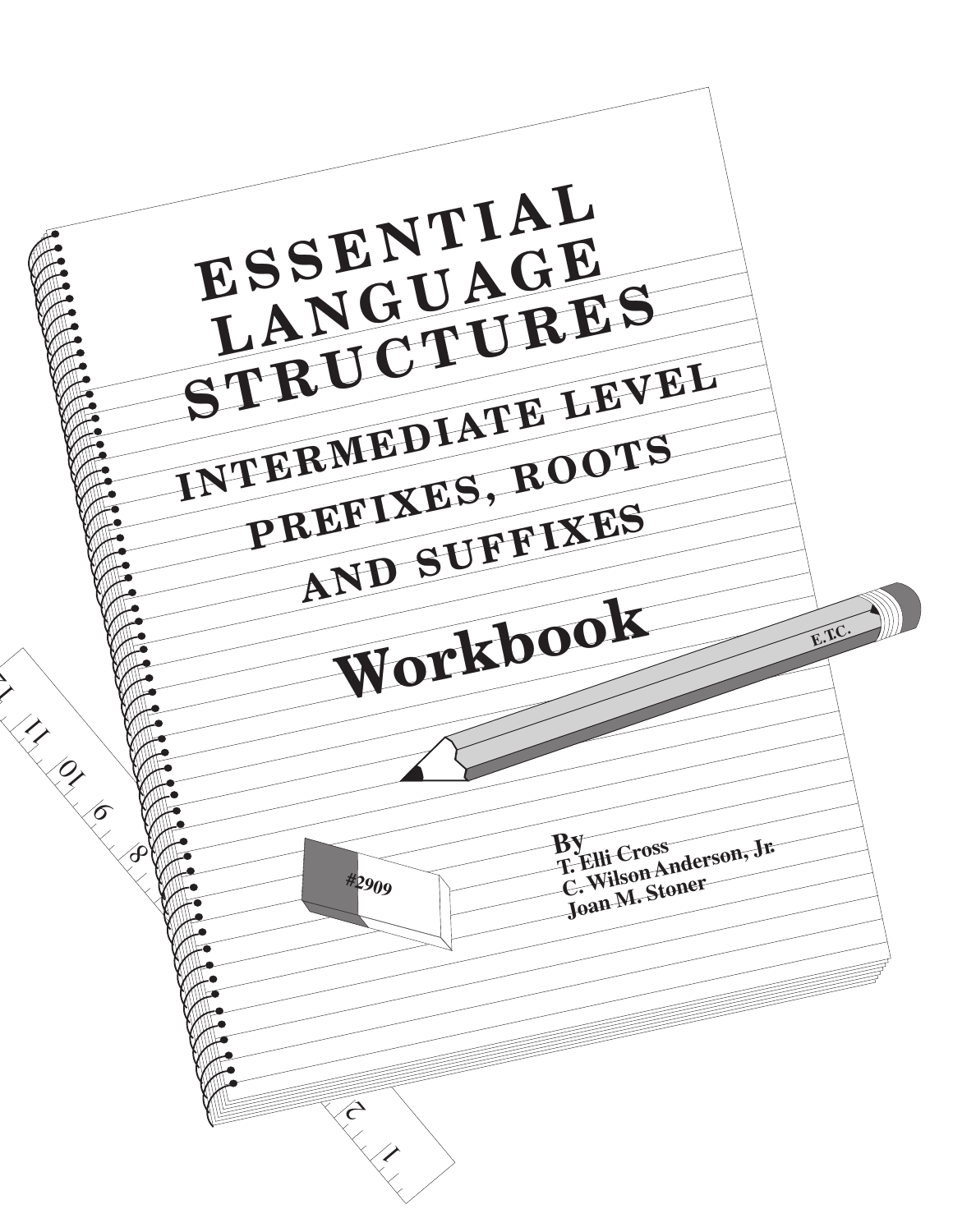## **TABLE OF CONTENTS**

|                                                                            | Page         |
|----------------------------------------------------------------------------|--------------|
|                                                                            | $\mathbf{1}$ |
| Using the Intermediate Prefixes, Roots and Suffixes<br><b>Cycle Sheets</b> | $iii - iv$   |
|                                                                            | iv           |
|                                                                            | $iv - v$     |
|                                                                            | $V - X$      |
|                                                                            | $x - xi$     |
|                                                                            | $1 - 52$     |
|                                                                            | $1 - 6$      |
|                                                                            | $7 - 14$     |
|                                                                            | $15 - 22$    |
|                                                                            | $23 - 28$    |
|                                                                            | $29 - 36$    |
|                                                                            | $37 - 44$    |
|                                                                            | $45 - 52$    |
|                                                                            |              |
|                                                                            | $53 - 58$    |
|                                                                            | $59 - 64$    |
|                                                                            | $65 - 70$    |
|                                                                            | $71 - 76$    |
|                                                                            | $77 - 84$    |
|                                                                            | $85 - 92$    |
|                                                                            | $93 - 102$   |
|                                                                            |              |
|                                                                            | $103 - 110$  |
|                                                                            | $111 - 118$  |
|                                                                            | $119 - 124$  |
|                                                                            | $125 - 130$  |
|                                                                            | $131 - 140$  |
|                                                                            | 141 - 148    |
|                                                                            | $149 - 156$  |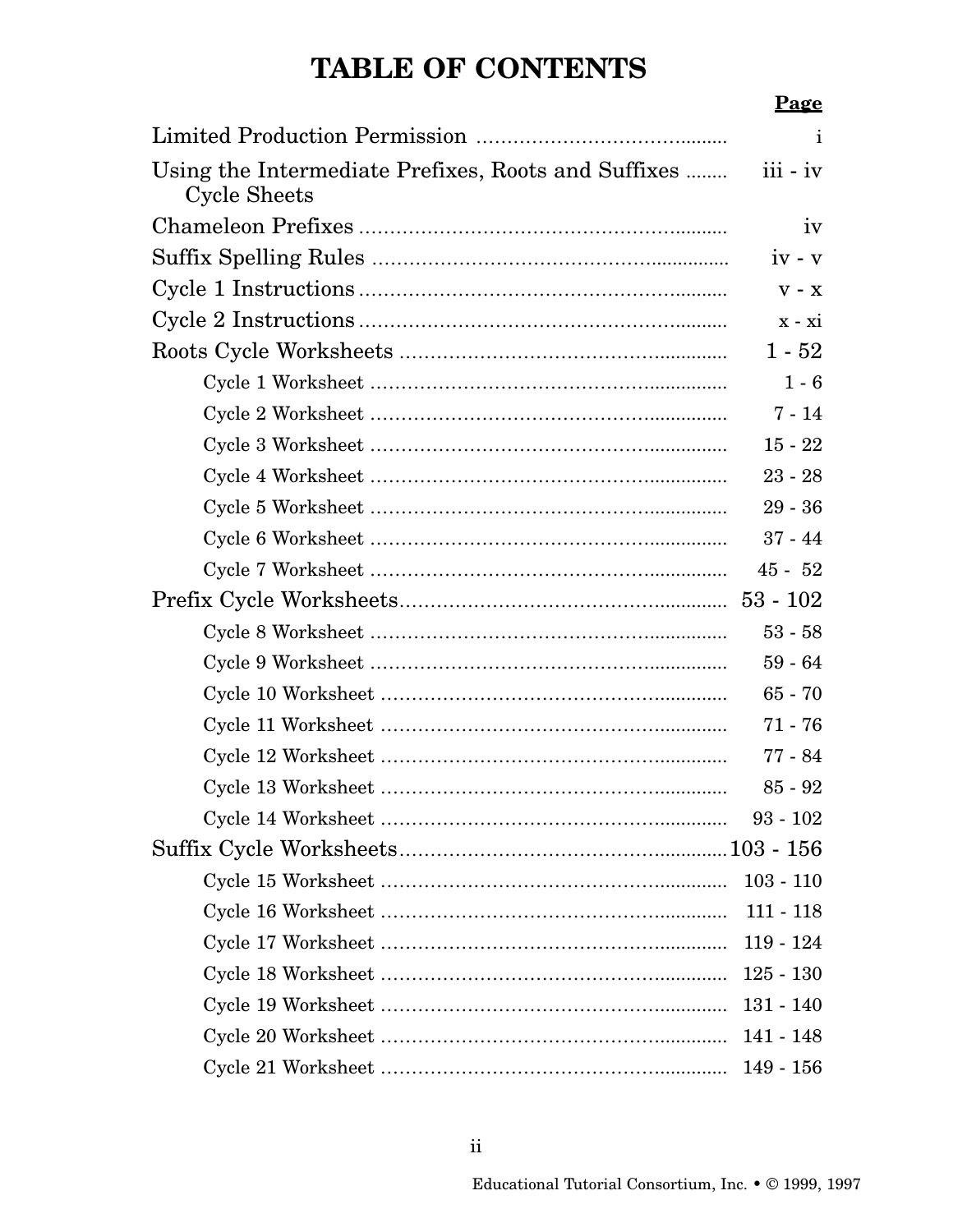## **CYCLE 8 INTERMEDIATE PREFIXES SET 1 ASSIGNMENT SHEET**

|             |              | NAME NAME                                                                                                                                                                         |                                                                    |       |                   |                                                            |
|-------------|--------------|-----------------------------------------------------------------------------------------------------------------------------------------------------------------------------------|--------------------------------------------------------------------|-------|-------------------|------------------------------------------------------------|
| <b>DATE</b> |              |                                                                                                                                                                                   | DATE DUE                                                           |       |                   |                                                            |
|             |              | <b>Prefixes to be learned:</b>                                                                                                                                                    |                                                                    |       |                   |                                                            |
|             | pre-         | before                                                                                                                                                                            |                                                                    | post- | after             |                                                            |
|             | bio-         | life                                                                                                                                                                              |                                                                    | geo-  | earth             |                                                            |
|             | multi-       | many                                                                                                                                                                              |                                                                    |       |                   |                                                            |
|             | Assignments: |                                                                                                                                                                                   |                                                                    |       |                   |                                                            |
| Т           |              |                                                                                                                                                                                   |                                                                    |       |                   | <b>Prefix Practices</b>                                    |
| S           |              | <b>Prefix Practice Test</b>                                                                                                                                                       |                                                                    |       |                   |                                                            |
| T           |              | Prefix Test                                                                                                                                                                       |                                                                    |       |                   |                                                            |
| S           |              |                                                                                                                                                                                   |                                                                    |       |                   | Practice 5 words on your Personal Spelling and Usage Sheet |
| S           |              |                                                                                                                                                                                   | Take your Individual Spelling Test for the words just<br>practiced |       |                   |                                                            |
| S           |              |                                                                                                                                                                                   | Correct your Individual Spelling Test                              |       |                   |                                                            |
|             |              |                                                                                                                                                                                   |                                                                    |       |                   | INTERMEDIATE PREFIXES ACTIVITIES WORKSHEETS                |
|             | S            | Activity 1<br>$\frac{1}{2}$ , $\frac{1}{2}$ , $\frac{1}{2}$ , $\frac{1}{2}$ , $\frac{1}{2}$ , $\frac{1}{2}$ , $\frac{1}{2}$ , $\frac{1}{2}$                                       |                                                                    |       | $S_{\rm}$         | $\frac{1}{2}$ Activity 5A                                  |
|             | ${\bf S}$    | Activity 2                                                                                                                                                                        |                                                                    |       | $S_{\text{}}$     | _________ Activity 5B                                      |
|             | T            | Activity 3                                                                                                                                                                        |                                                                    |       |                   | $S \quad$ Activity 6                                       |
|             | S            | Activity 4A<br>$\frac{1}{\sqrt{2}}\left( \frac{1}{\sqrt{2}}\right)$ , $\frac{1}{\sqrt{2}}\left( \frac{1}{\sqrt{2}}\right)$ , $\frac{1}{\sqrt{2}}\left( \frac{1}{\sqrt{2}}\right)$ |                                                                    |       | $S \qquad \qquad$ | Activity 7                                                 |
|             | S            | <b>Activity 4B</b>                                                                                                                                                                |                                                                    |       |                   |                                                            |
| S           |              | Write five topics sentences                                                                                                                                                       |                                                                    |       |                   |                                                            |
| S           |              | Choose your best topic sentence and write a paragraph with at least six<br>supporting sentences                                                                                   |                                                                    |       |                   |                                                            |
| S           |              | Review your Written Expression Checklist before reading your paragraph to<br>your teacher making any needed changes                                                               |                                                                    |       |                   |                                                            |
| Т           |              |                                                                                                                                                                                   | Read your paragraph to your teacher making any needed changes      |       |                   |                                                            |
| S           |              | Play Intermediate Syllable Plus - Prefixes Set 1 and<br><b>Roots Sets 1, 2, 3, and 4 - with two other students</b>                                                                |                                                                    |       |                   |                                                            |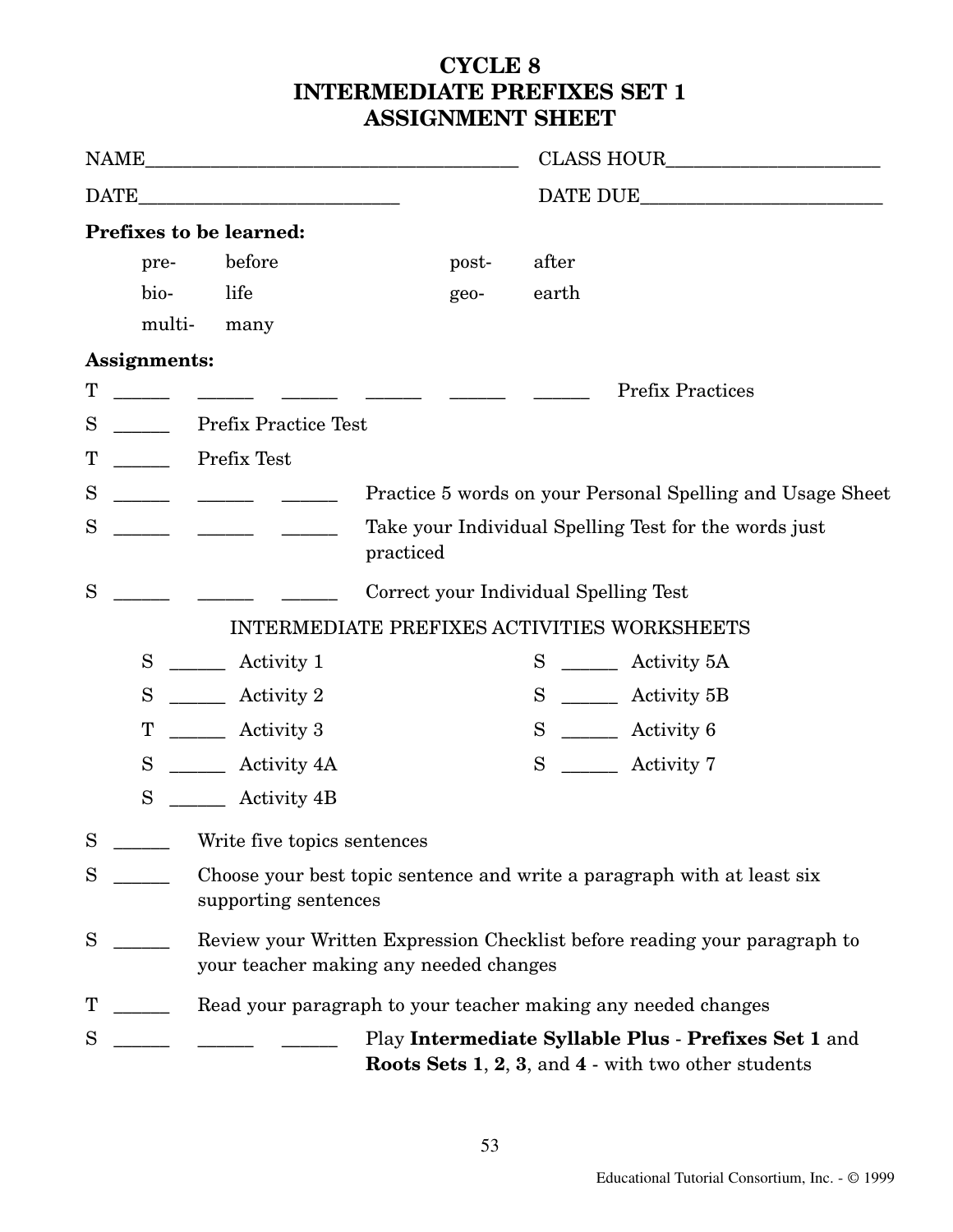Read the words in your **Intermediate Prefixes, Roots and Suffixes Word Book** for the prefixes listed below to your teacher.

| m | pre-          | page 1 | $geo-$ | page 1              |
|---|---------------|--------|--------|---------------------|
| T | $\text{post}$ | page 1 |        | multi-pages $1 - 2$ |
|   | bio-          | page 1 |        |                     |

Reading Activities

| T |  |
|---|--|
| T |  |
| T |  |
| T |  |
| T |  |
|   |  |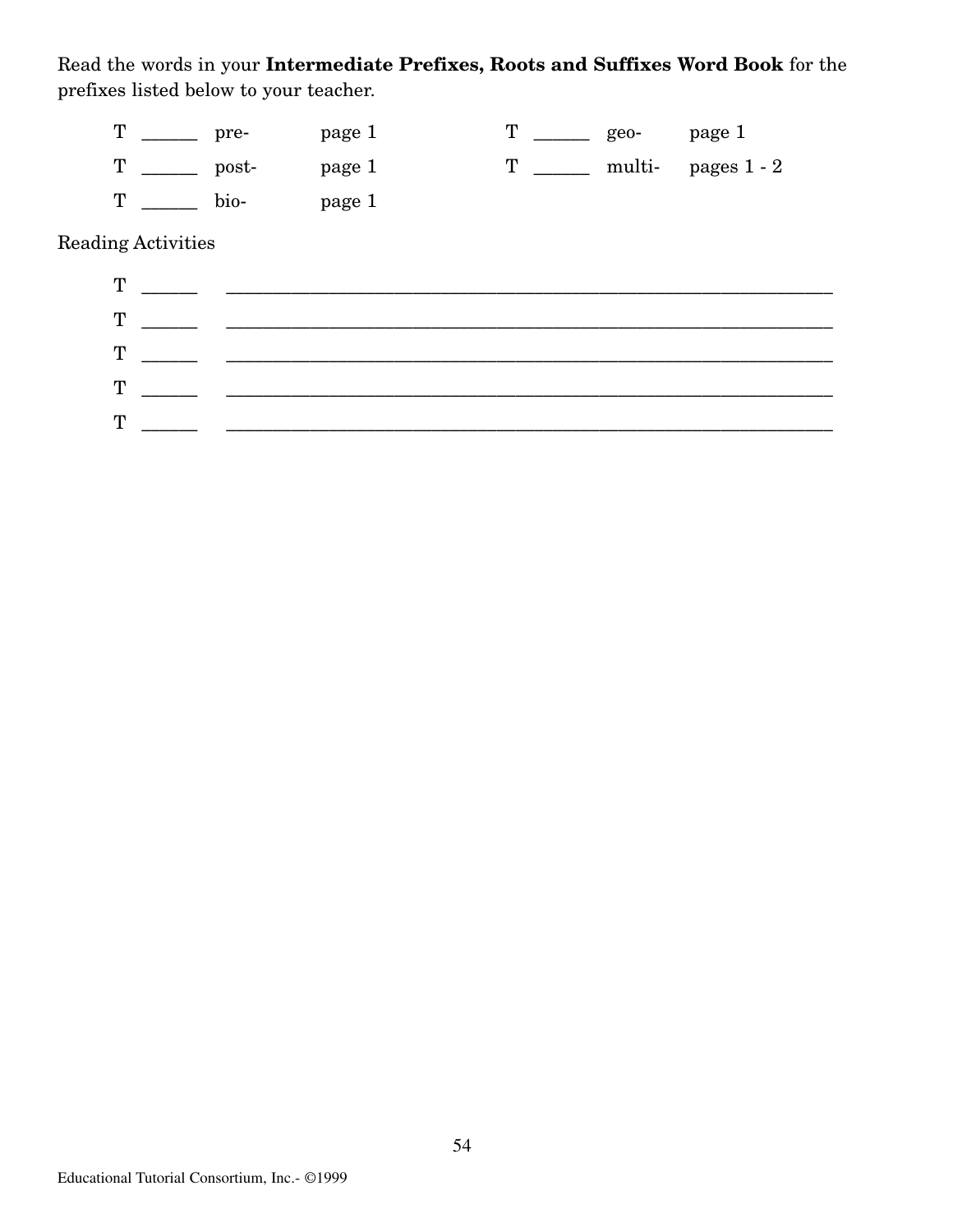**Activity 1:** Write the meanings for the following prefixes.

| post-  | bio- |
|--------|------|
| multi- | pre- |
| geo-   |      |

**Activity 2:** Isolate the prefixes in the following words by drawing a backwards "L". Label the prefix by writing the syllable type on the blank line above the word.

| prepare           | multipurpose | multiply |
|-------------------|--------------|----------|
| postpone          | geothermal   | postwar  |
| biography prevent |              | biology  |
| п.                |              |          |

geology

**Activity 3:** Read the words in **Activity 2** to your teacher.

**Activity 4A:** Underline the prefix in each word below. Complete the definition for the following words below by writing the meaning of the prefix on the blank line.

| prepare      |          |
|--------------|----------|
| postpone     | an event |
| biography    |          |
| geology      |          |
| multipurpose | purposes |

**Activity 4B:** See directions for **Activity 4A**.

| prevent    |                       | it happens |
|------------|-----------------------|------------|
| geothermal | using the heat of the | interior   |
| multiply   |                       | times      |
| postwar    | a period of time      | a war      |
| biology    |                       |            |
|            |                       |            |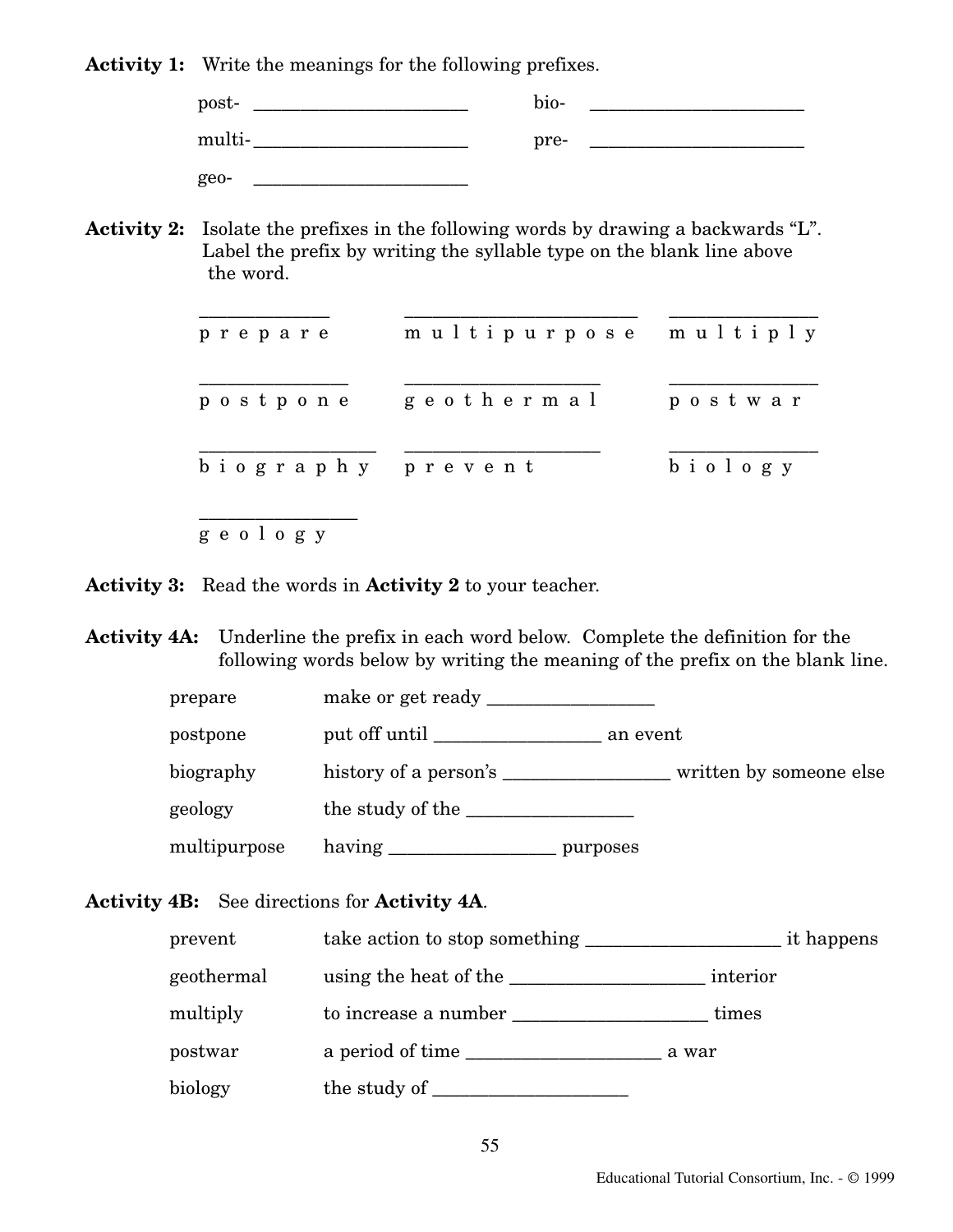- **Activity 5A:** Complete the sentences below by writing a prefix from **Activity** 1 on the blank line before the base word. Use context clues to determine the correct prefix.
	- 1. Scientists found no evidence of life beyond the \_\_\_\_\_\_\_sphere.
	- 2. Meteorologists are using the latest technology to dict tornadoes before they develop.
	- 3. The \_\_\_\_\_\_\_colored sweater will match many of her outfits.
	- 4. Mr. James will compare the students' scores on the fractions \_\_\_\_\_\_\_test with their scores at the completion of the unit.
	- 5. \_\_\_\_\_\_\_logists are testing rocks the hikers brought back from Andes Mountains in South America.

## **Activity 5B:** See directions for **Activity 5A**.

- 1. The commercial on television showed a \_\_\_\_\_\_\_purpose cleaner that can be used for many things in the house and garage.
- 2. Apple cores and banana peels are examples of \_\_\_\_\_\_\_degradable materials that will decompose in landfills.
- 3. A reporter for the local newspaper will do a \_\_\_\_\_\_\_\_\_game interview in the locker room immediately following the championship game.
- 4. The label on those jeans recommends you \_\_\_\_\_\_\_wash them before wearing.
- 5. Students in \_\_\_\_\_\_\_graphy will be giving reports on the natural land formations found in the United States.
- **Activity 6:** Choose one word for each of the following prefixes in your **Intermediate Prefixes, Roots and Suffixes Word Book** and write a sentence for each.

pre- bio- multi- post- geo-